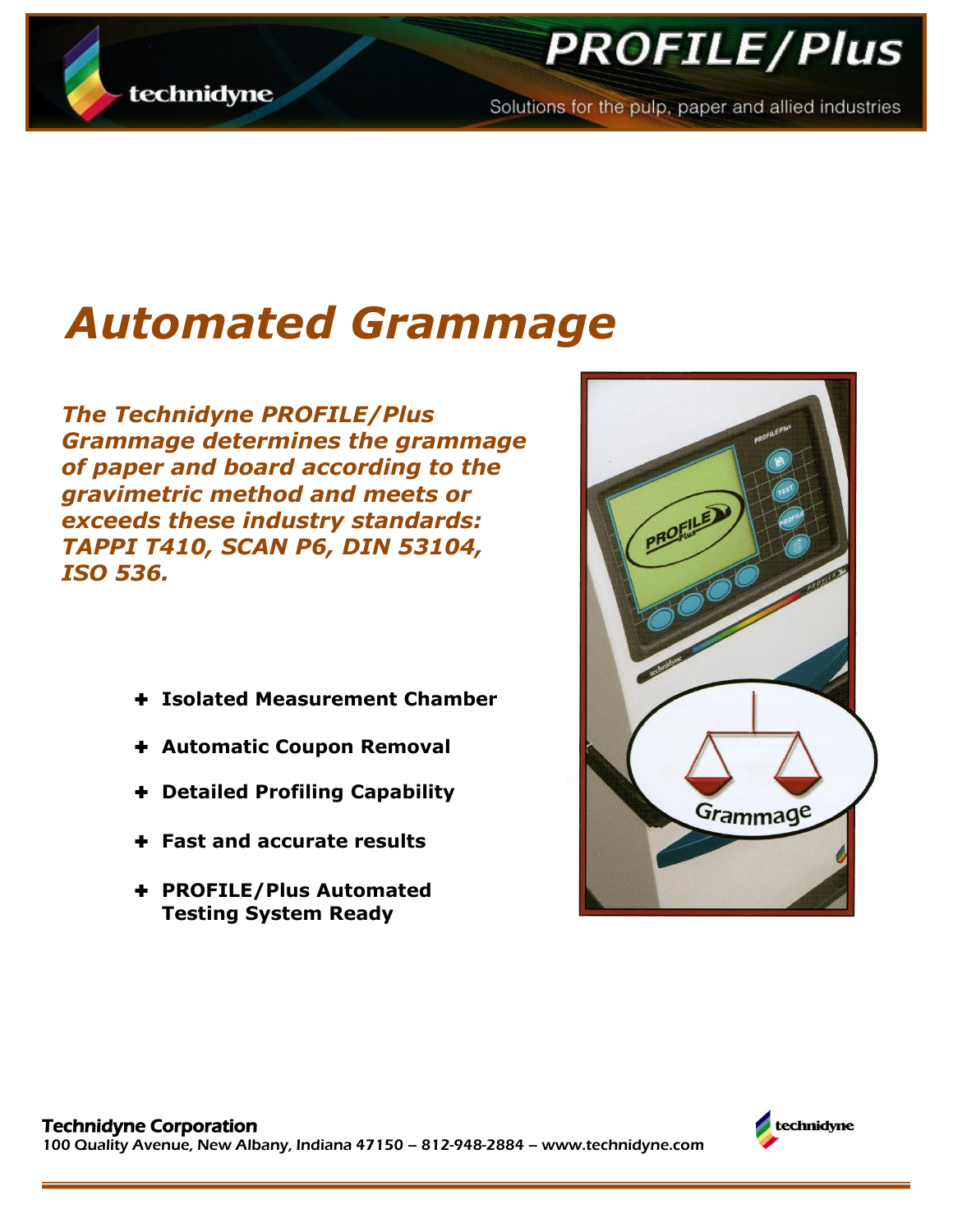**PROFILE/Plus** 

### **Features**

#### **Precisely Engineered Punch and Die Assembly**

The PROFILE/Plus Grammage utilizes a specially designed and engineered punch and die assembly to accurately collect each sample. Once the sample is prepared it is then transferred to a weighing scale to determine the precise weight of the sample and then the proper conversion factors are applied to determine the sample's grammage.

#### **High Precision Sample Scale**

The PROFILE/Plus Grammage utilizes the latest in weighing technology. This means accurate and reliable data to ensure fast and repeatable results.

#### **Automatic Sample Removal**

PROFILE/Plus Grammage has a unique function that removes the sample from the weighing scale after each grammage determination. This allows the scale to always operate to its highest accuracy. The external sample catcher makes disposal of cut specimens easier and more efficient.

#### **Automatic Zero Point**

Another useful feature of PROFILE/Plus Grammage is the automatic zero point. This resets the weigh scale after each test to increase precision and improve repeatability.

#### **Isolated Measurement Chamber**

The PROFILE/Plus Grammage has a weighing chamber that is isolated from outside influences. This ensures proper measurement conditions that are not affected by air currents and other factors that could disrupt the process.

#### **User Defined Measurement Parameters**

The PROFILE/Plus Grammage allows for the development of product specific testing profiles.

Each profile can be customized for specific grades, machines, or customer and then stored for fast and easy retrieval.

Basis Weight, Substance, and Ream Weight are all terms the paper industry has used in the past to define the mass per unit area of paper and board products. Today the most commonly used term is '**Grammage'** and is most often expressed as grams/meter². TAPPI T410 establishes the calculations to determine standardized paper weight values.

| <b>Paper Grade</b>          | <b>Trade or</b><br>basic size | <b>Trade Size</b><br>area, $ft^2$ | <b>Grammage to</b><br><b>Basis Weight</b><br><b>Factor</b> |
|-----------------------------|-------------------------------|-----------------------------------|------------------------------------------------------------|
| Paperboard                  | 1000 $ft^2$                   | 1000                              | 0.205                                                      |
| <b>Writing and Printing</b> | 17x22 - 500                   | 1298.6                            | 0.266                                                      |
| <b>Blotting</b>             | 19x24 -500                    | 1583.3                            | 0.324                                                      |
| Cover                       | 20x26 - 500                   | 1805.6                            | 0.37                                                       |
| <b>Book</b>                 | 25x38 - 500                   | 3298.6                            | 0.676                                                      |

#### Technidyne Corporation

100 Quality Avenue, New Albany, Indiana 47150 – 812-948-2884 – www.technidyne.com

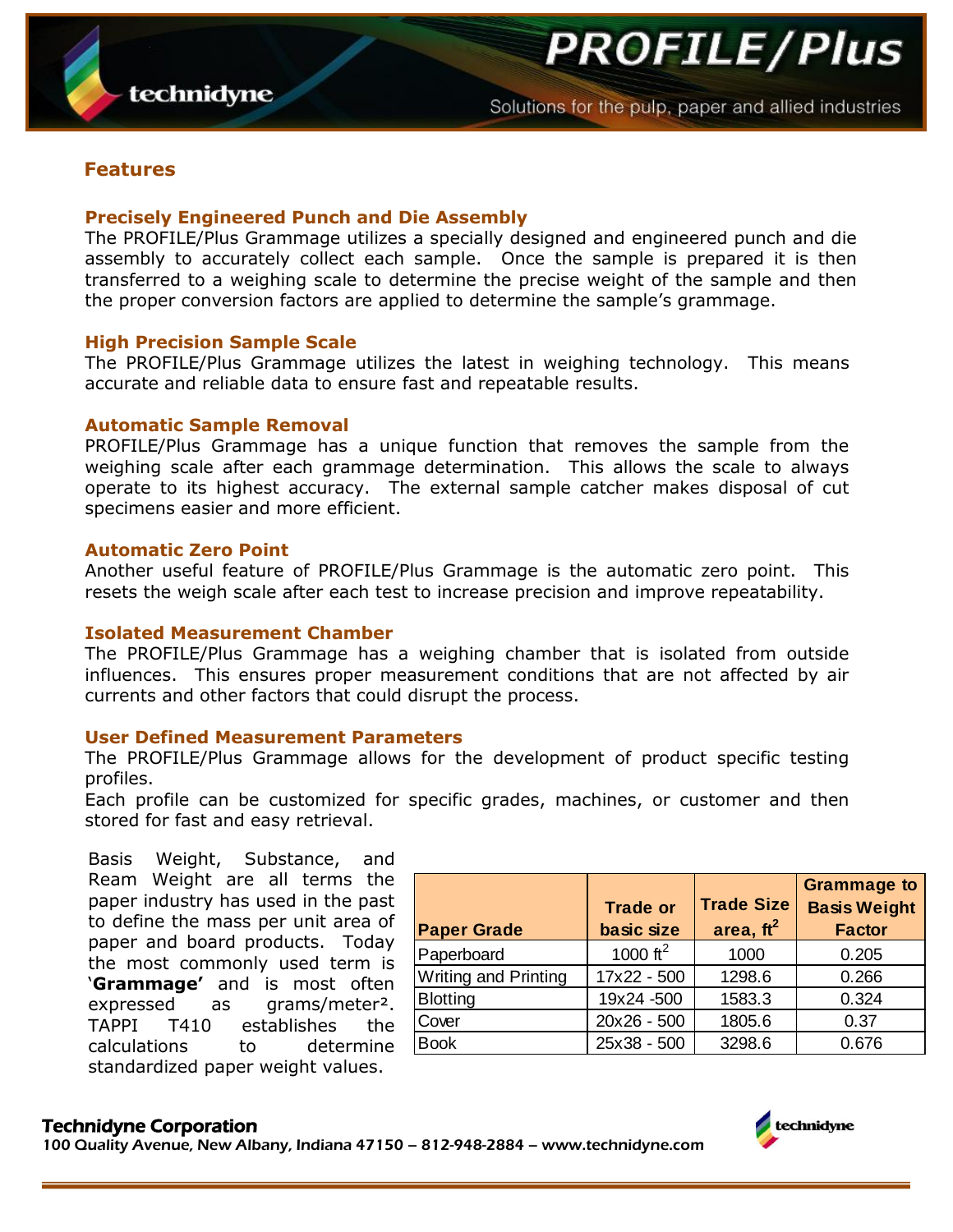**PROFILE/Plus** 

## **Economic Benefits – Lowering Costs and Saving Money**

**Precisely Engineered Punch and Die Assembly** for results that ensure tighter control of process & on-line gauging thereby reducing operational costs.

**High Precision Sample Scale** promotes accurate results to help Reduce fiber costs, and customer complaints

**Automatic Sample Removal** for improved manpower efficiency, to lower the overall cost of testing.

**Automatic Zero Point** for increased precision and repeatability to reduce retests and save money.

**Isolated Measurement Chamber** reduces variability and lowers costs by improving accuracy.

**User Defined Measurement Parameters** eliminates the need for re-calculating the results

A complete grammage profile provides key information about the operation of the paper machine, thus allowing better, more stable production. It allows the operator to more easily verify and calibrate on-line sensors, thus saving time and money.

PROFILE/Plus customers have reported that money savings can be realized in the areas of furnish, chemical addition, customer complaints, and reduced paper machine breaks. Manpower efficiency can also be improved by increasing the testing frequency and accuracy, which lowers the overall cost of testing.

# *PROFILE/Plus Automated Test System*

PROFILE/Plus is a unique building block approach to automated testing. Each PROFILE/Plus instrument is a standalone instrument that can be easily placed in line with other PROFILE/Plus instruments to operate as an automated test system. This one of a kind versatility allows you the flexibility to build an automated test system that can be established over time or all at once. In addition as your



testing needs change, the versatility of the PROFILE/Plus provides the flexibility to modify the testing sequence or move other test in to or out of the system. PROFILE/Plus puts you in charge of your automated testing program. In today's ever changing markets, having a testing program that can adapt, is key to long term viability.